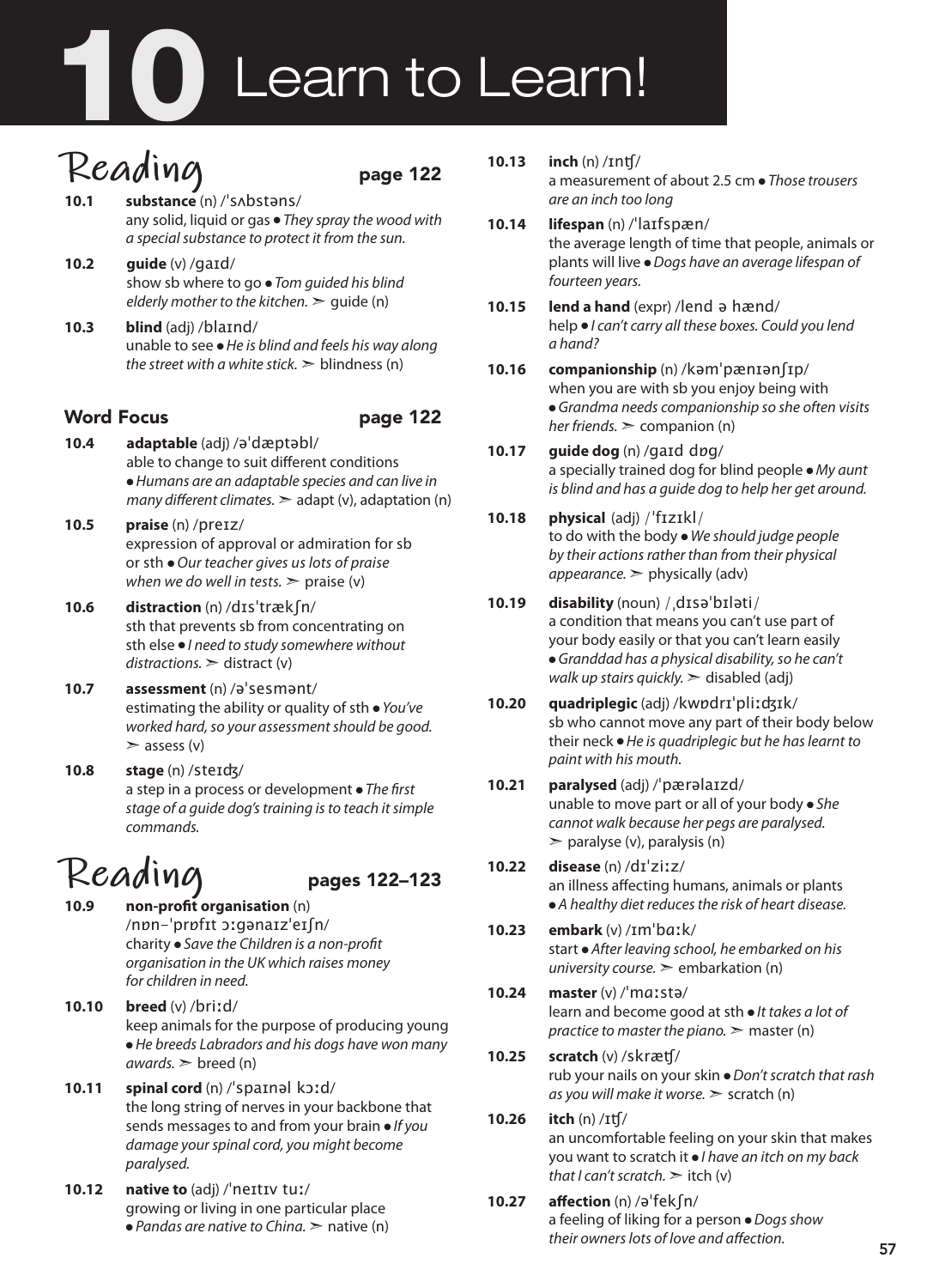- **10.28 treat** (n) /triːt/ sth special that you give sb or do for them because they will enjoy it ● *The trainer taught the dog to follow commands by giving it treats when it obeyed correctly.* ► treat (v)
- **10.29 wheelchair** (n) /ˈwiːlʧeə/ a chair with wheels used by people who cannot walk ● *He needs a wheelchair because his legs are paralysed.*
- **10.30 laser pointer** (n) /ˈleɪzə ˈpɔɪntə/ a small tool that looks like a pen and uses a laser for pointing to things ● *The speaker used a laser pointer to show us some data on the whiteboard.*
- **10.31 means** (n) /miːnz/ a way of doing sth ● *We had no means of contacting them.*
- **10.32 progress** (v) /prəˈgres/ improve; develop ● *Your son has progressed well this term and has learnt a lot.*  $\triangleright$  progress (n)
- **10.33 schooling** (n) /ˈskuːlɪŋ/ education ● *She completed all her schooling in Patras before going on to university in Athens.*   $\ge$  school (v)
- **10.34 placement** (n) /ˈpleɪsmənt/ finding a place for sb to work ● *Many companies have a placement programme for young university*   $graduates.$   $\geq$  place (v)
- **10.35 disabled** (adj) /dɪsˈeɪbld/ having an illness, injury or condition that makes it difficult to do things other people do ● *Disabled athletes take part in the Paralympics.*  $\geq$  disability (n)
- **10.36 thorough** (adj) /ˈθʌrə/ careful and complete, with attention to detail ● *The police did a thorough search of the area.*
- **10.37 arrange** (v) /əˈreɪnʤ/ organise ● *The teacher has arranged a trip to the museum for her class.* ➣ arrangement (n)
- **10.38 lifelong** (adj) /ˈlaɪflɒŋ/ all your life ● *Fred and Paul were lifelong friends; they had known each other since they were children.*
- **10.39 get under way** (expr) /get ˈʌndə weɪ/ start ● *The course has already got under way, so you cannot join it now.*
- **10.40 partnership** (n) /ˈpɑːtnəʃɪp/ a relationship between two people ● *The helper monkeys have lifelong partnerships with the people they assist.*
- **10.41 welfare** (n) /ˈwelfeə/ health and happiness ● *Parents are responsible for the welfare of their children.*
- **10.42 around the clock** (expr) /əˈraʊnd ðə klɒk/ happening all day and all night ● *People who are very ill need care around the clock.*
- **10.43 generosity** (n) /ʤenəˈrɒsɪti/ willingness to give money or time in order to help people ● *He showed great generosity when he gave money to the charity.*  $\ge$  generous (n)

**10.44 donor** (n) /ˈdəʊnə/

### sb who gives money to charity ● *The charity relies on donors for financial support.*  $\geq$  donate (v), donation (n)

- **10.45 independence** (n) /ɪndɪˈpendəns/ not relying on other people ● *When Juliet moved away from home, it took her a while to get used to her independence.* ➣ independent (n) ✎ Opp: dependence
- **10.46 launch** (v) /lɔːntʃ/ make a new product or service available to the public ● *The company will launch the program in February.* ➣ launch (n)
- **10.47 raise awareness** (expr) /reɪz əˈweənəs/ improve people's knowledge about sth ● *They've launched a new campaign to raise awareness of the dangers of smoking.*
- **10.48 mental** (adj) /ˈmentl/ relating to the mind and thinking ● *He has amazing mental abilities and will do very well in his studies.*  $\geq$  mentality (n)
- **10.49 eyesight** (n) /ˈaɪsaɪt/ the ability to see ● *She lost her eyesight, so she now has a guide dog.*
- **10.50 authentic** (adj) /ɔːˈθentɪk/ real and true ● *The painting is not authentic – it's just a copy.*
- **10.51 donate** (v) /dəʊˈneɪt/ give sth to charity ● *Please donate what you can afford to our children's charity.*   $\geq$  donation, donor (n)
- **10.52 in recognition of** (expr) /ɪn ˌrekəɡˈnɪʃn ɒv/ in order to show respect, admiration or express thanks for sth ● *He was given a medal in recognition of his work.*
- **10.53 bright** (adj) /braɪt/ clever ● *He's very bright and got 100% in all his exams.*
- **10.54 dyslexic** (adj) /dɪsˈleksɪk/ having difficulty with reading and writing caused by the brain's inability to see the difference between some letter shapes ● *There is a special reading programme for dyslexic students at our school.* ➣ dyslexia (n)

# Being disabled

- blind disability disabled guide dog
- paralysed quadriplegic wheelchair

# **Vocabulary** page 124

**10.55 enrol** (v) /ɪnˈrəʊl/

join a school, university or course ● *We enrolled for an English course at the language institute.*  $\ge$  enrolment (n)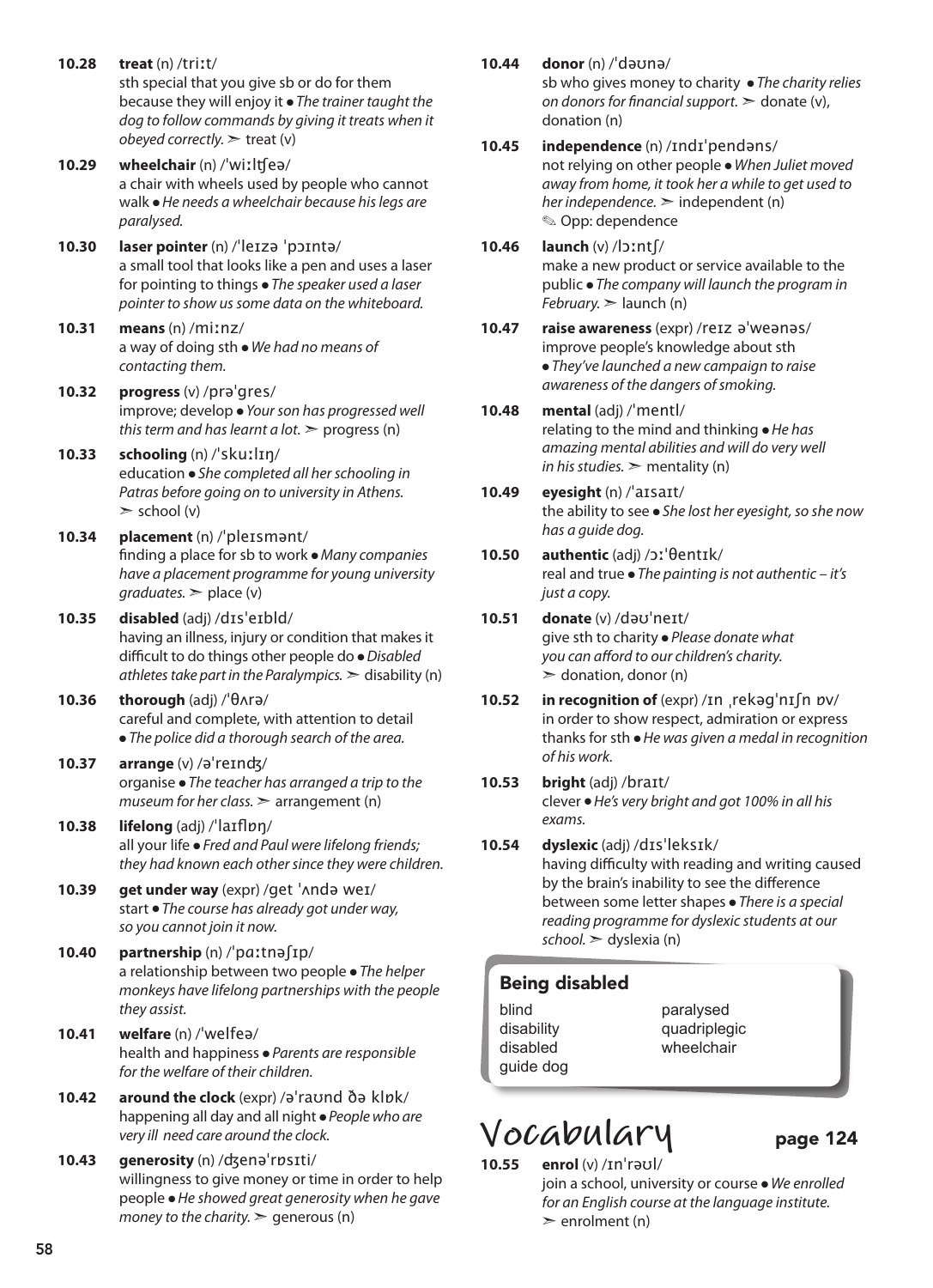- **10.56 raise** (v) /reɪz/ lift or move sth up ● *She raised her eyes from her book and said hello.*
- **10.57 rise** (v) /raɪz/ come or go upwards ● *Smoke was rising from the burning building.*
- **10.58 coach** (n) /kəʊʧ/ sb who trains a sports team or athlete ● *The football coach decided which players would take part in the match.*  $\geq$  coach (v)
- **10.59 instructor** (n) /ɪnˈstrʌktə/ sb who teaches you a skill ● *His driving instructor was patient and a good teacher.*  $\geq$  instruct (v), instruction (n)
- **10.60 tutor** (n) /ˈtjuːtə/ a teacher ● *Her private maths tutor gives her two lessons per week.* ➣ tutor (v)
- **10.61 civil engineering** (n) /ˈsɪvəl enʤɪˈnɪərɪŋ/ designing and building roads, bridges and buildings ● *Vicky is studying civil engineering at university and wants to design luxury apartments.*
- **10.62 tone up** (phr v) /təʊn ʌp/ improve the strength of your muscles ● *You have really toned up your muscles since you enrolled at the gym.*
- **10.63 faculty** (n) /ˈfækʊlti/ a university department ● *There are four hundred students in the faculty of history.*
- **10.64 deadline** (n) /ˈdedlaɪn/ a day or time before which you must do sth ● *Our deadline for the essay is 15 March.*
- **10.65 assignment** (n) /əˈsaɪnmənt/ a piece of work that sb is given to do, often as part of their studies ● *We have to complete one more written assignment by the end of the year.*
- **10.66 primary education** (n) /ˈpraɪməri ˌedʒuˈkeɪʃn/ the education of children between the ages of about five and eleven ● *When do children begin primary education in your country?*
- **10.67 secondary school** (n) /ˈsekəndri skuːl/ a school for children between the ages of eleven and eighteen ● *He has finished primary school so he is starting secondary school in September.*
- **10.68 apprenticeship** (n) /əˈprentɪʃɪp/ a period of time when a young person works for an employer in order to learn a skill or job ● *He did a two-year apprenticeship as an electrician.*   $\geq$  apprentice (n)
- **10.69 scholarship** (n) /ˈskɒləʃɪp/ money given to a good student to help them continue their studies ● *Anna won a scholarship to the University of Pittsburgh.*
- **10.70 plumbing** (n) /ˈplʌmɪŋ/ repairing things such as water pipes, toilets, etc ● *I've never really liked plumbing, but the pay is good.* ➣ plumber (n)

**10.71 tuition** (n) /tjuˈɪʃn/

teaching sth, especially to one person or a small group ● *She had to have extra tuition before her exams.*

### **10.72 struggle** (v) /ˈstrʌɡl/

try very hard to do sth that is not easy ● *They are struggling to pay their bills.* ➣ struggle (n)

- **10.73 permit** (n) /ˈpɜːmɪt/ a piece of paper that gives you the right to do sth ● *You need a permit to fish in the river.* ➣ permit (v)
- **10.74 valid** (adj) /ˈvælɪd/ acceptable; that can be used ● *Your passport is valid until February.*

### Phrasal verbs

| breeze through | figure out | look up |
|----------------|------------|---------|
| brush up       | go over    | pick up |
| drop out       | hand in    | tone up |

# **Grammar** page 125

**10.75 observatory** (n) /əbˈsɜːvətri/ a building from which you observe space with a telescope ● *They went on a school trip to the observatory and saw a film about planets.*  $\geq$  observe (v)

# **Listening** page 126

- **10.76 have a go** (expr) /həv ə ɡəʊ/ try to do sth ● *I'll have a go at fixing your computer.*
- **10.77 stall** (n) /stɔːl/ a large table or small shop with an open front where people sell goods ● *She's at the fruit stall buying some apples.*

# **Grammar** page 128

- **10.78 insist** (v) /ɪnˈsɪst/ say firmly that sth is true ● *It was embarrassing when Dad insisted on driving me to university.*  $\ge$  insistence (n), insistent (adj)
- **10.79 secretarial course** (n) /sekrɪˈtɜːrɪəl kɔːs/ lessons which teach you typing and other office skills ● *After leaving school, she did a secretarial course.*
- **10.80 boarding school** (n) /ˈbɔːdɪŋ skuːl/ a school where pupils live ● *The students at the boarding school were looking forward to going home in the holidays.*

### **10.81 drop out** (phr v) /drɒp aʊt/ leave a school or university before you have graduated ● *He dropped out of his course after only a month.*  $\geq$  drop-out (n)

### **10.82 principal** (n) /ˈprɪnsɪpl/ a head teacher ● *He was sent to see the principal because he was misbehaving.*